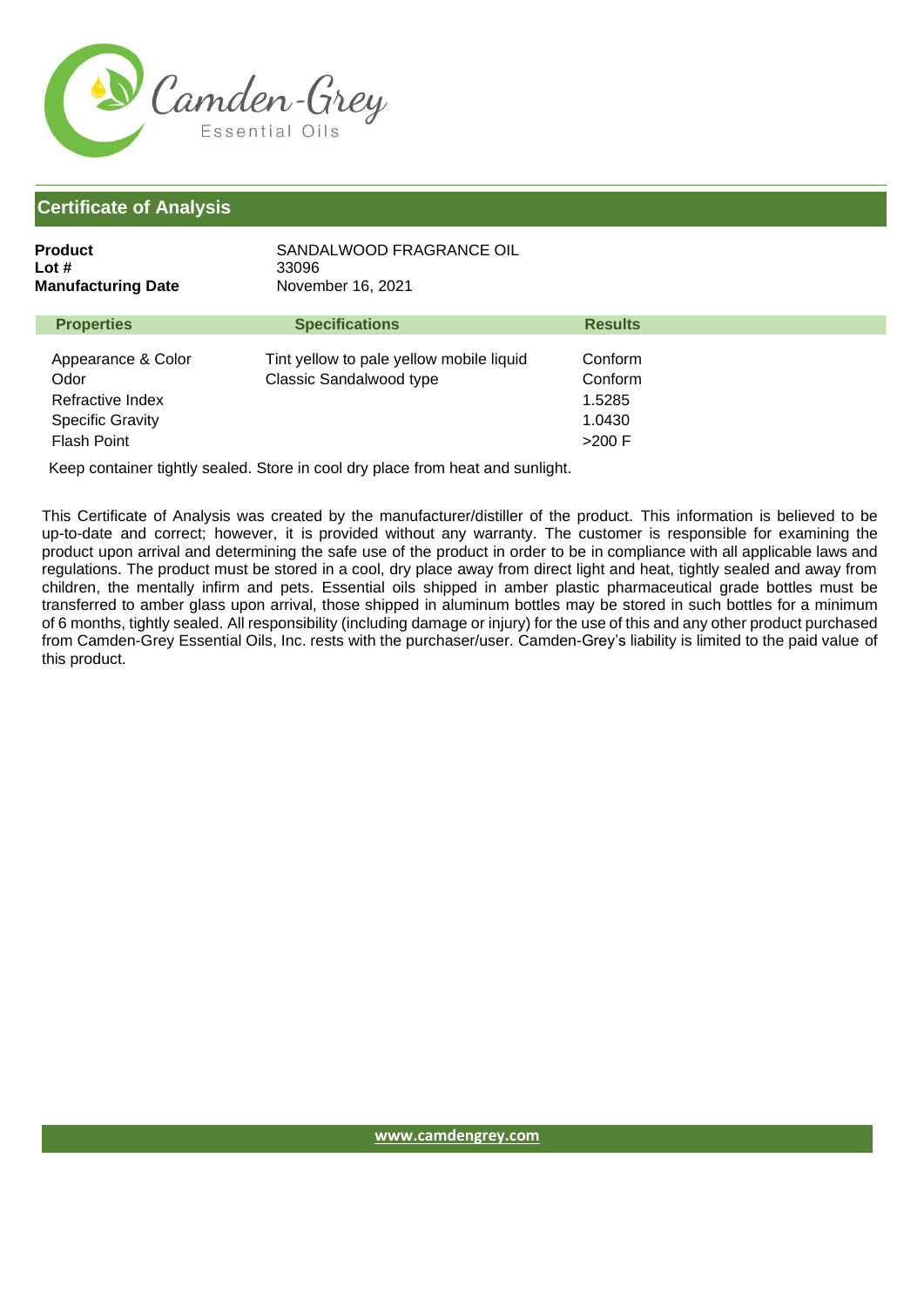

| Product             | SANDALWOOD FRAGRANCE OIL |
|---------------------|--------------------------|
| Lot #<br>Shelf Life | 25453<br>1.5 years       |
|                     |                          |

| <b>Properties</b>                                                                               | <b>Specifications</b>                                                      | <b>Results</b>                                  |
|-------------------------------------------------------------------------------------------------|----------------------------------------------------------------------------|-------------------------------------------------|
| Appearance & Color<br>Odor<br>Refractive Index<br><b>Specific Gravity</b><br><b>Flash Point</b> | Tint yellow to pale yellow mobile liquid<br><b>Classic Sandalwood type</b> | Conform<br>Conform<br>1.5297<br>1.044<br>>200 F |

Keep container tightly sealed. Store in cool dry place from heat and sunlight.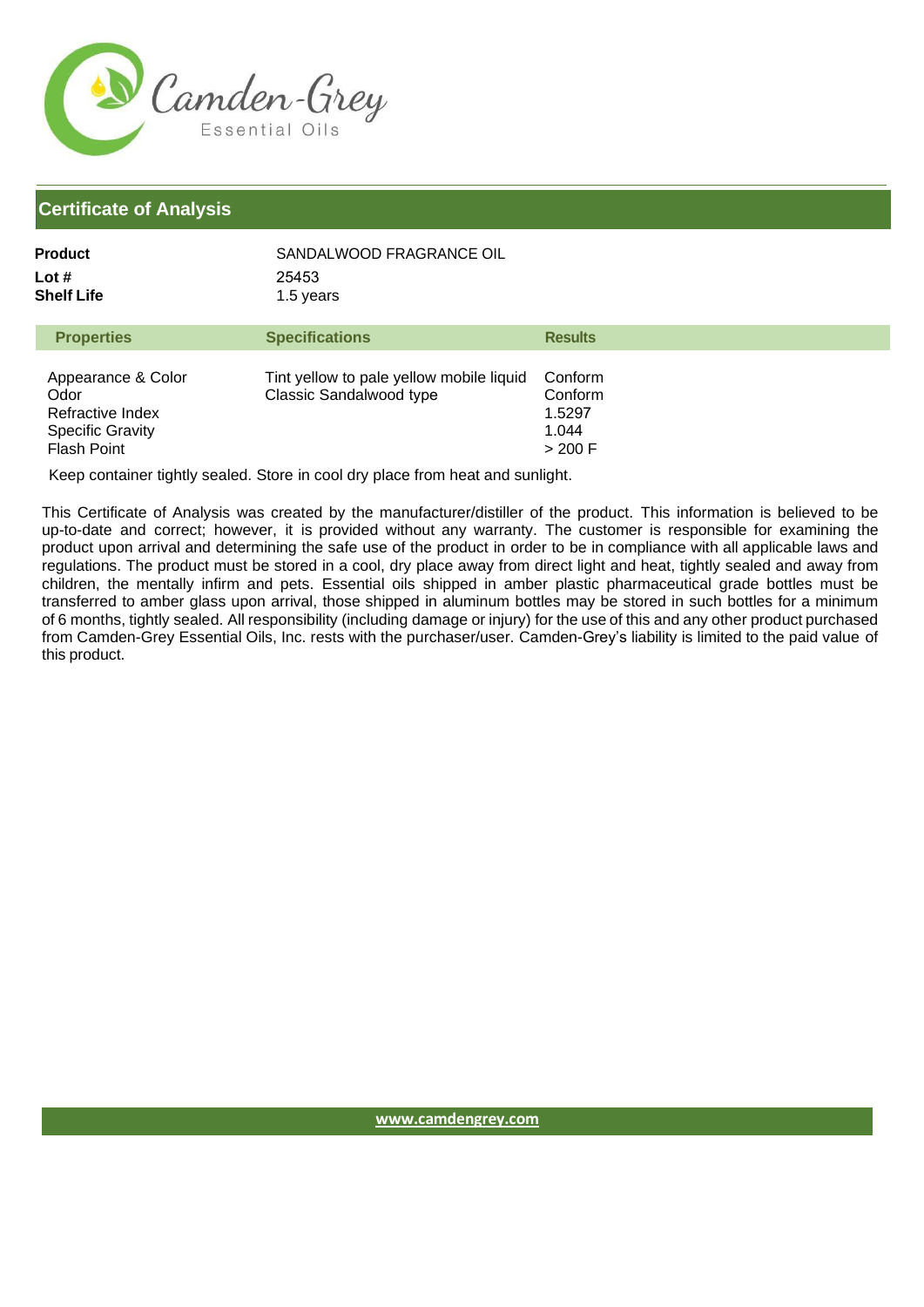

| Product             | SANDALWOOD FRAGRANCE OIL |
|---------------------|--------------------------|
| Lot #<br>Shelf Life | 22357<br>1.5 years       |
|                     |                          |

| <b>Properties</b>                                                                               | <b>Specifications</b>                                                      | <b>Results</b>                                     |
|-------------------------------------------------------------------------------------------------|----------------------------------------------------------------------------|----------------------------------------------------|
| Appearance & Color<br>Odor<br>Refractive Index<br><b>Specific Gravity</b><br><b>Flash Point</b> | Tint yellow to pale yellow mobile liquid<br><b>Classic Sandalwood type</b> | Conform<br>Conform<br>1.5283<br>1.045<br>$>$ 200 F |

Keep container tightly sealed. Store in cool dry place from heat and sunlight.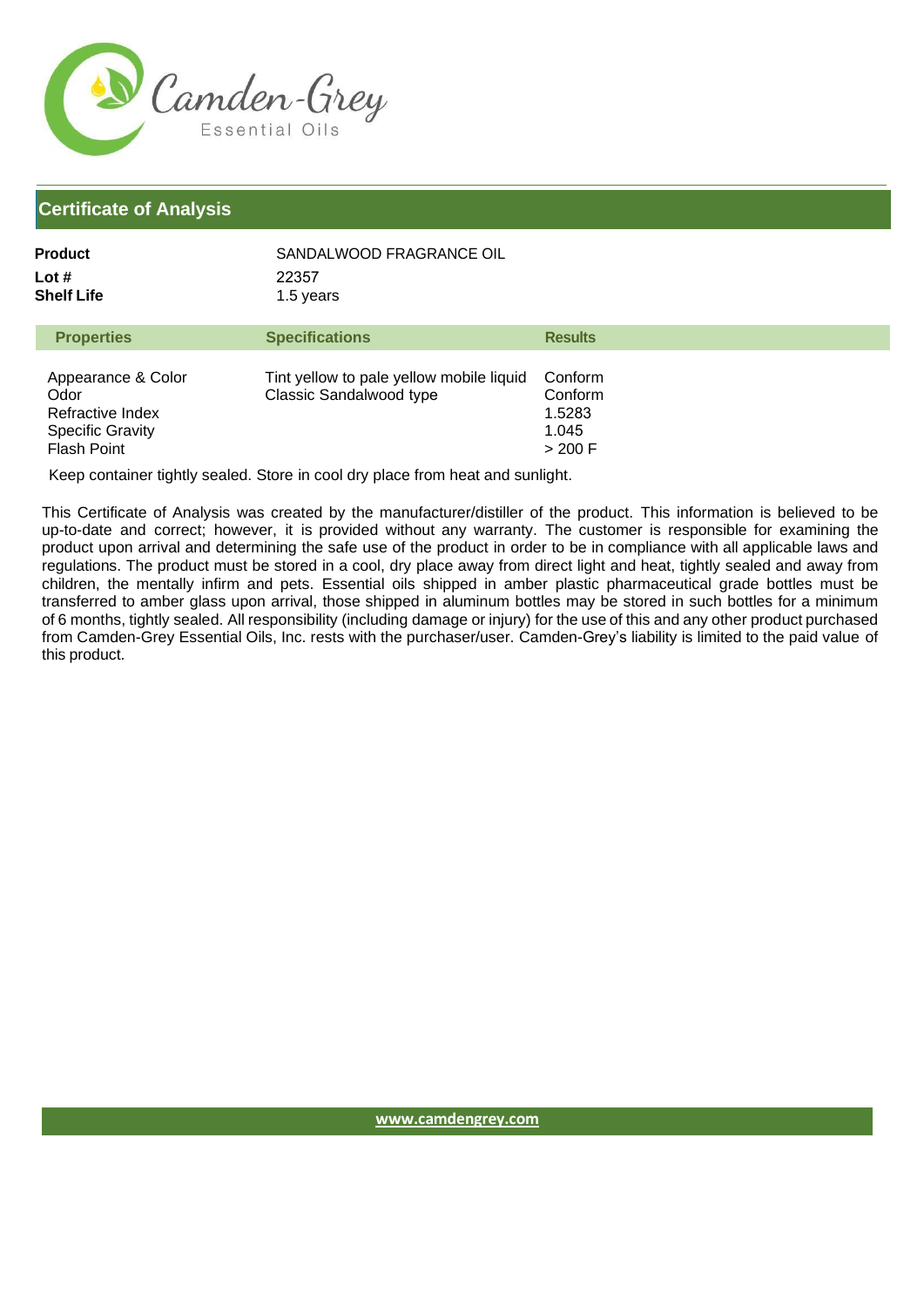

| Product             | SANDALWOOD FRAGRANCE OIL |
|---------------------|--------------------------|
| Lot #<br>Shelf Life | 20066<br>1.5 years       |
|                     |                          |

| <b>Properties</b>                                                                               | <b>Specifications</b>                                                 | <b>Results</b>                                     |
|-------------------------------------------------------------------------------------------------|-----------------------------------------------------------------------|----------------------------------------------------|
| Appearance & Color<br>Odor<br>Refractive Index<br><b>Specific Gravity</b><br><b>Flash Point</b> | Tint yellow to pale yellow mobile liquid<br><b>Classic Sandalwood</b> | Conform<br>Conform<br>1.5285<br>1.044<br>$>$ 200 F |

Keep container tightly sealed. Store in cool dry place from heat and sunlight.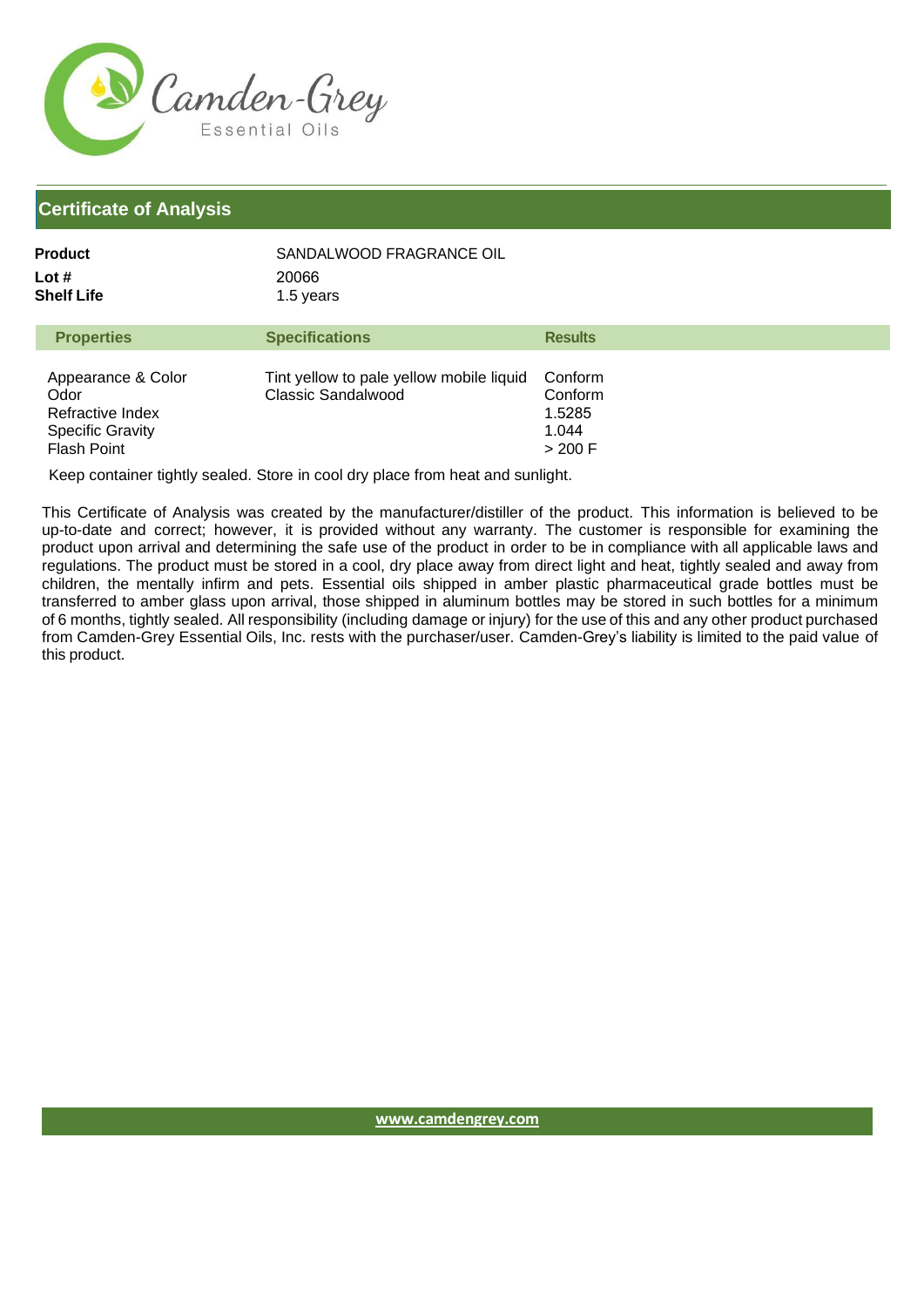

| Product             | SANDALWOOD FRAGRANCE OIL |
|---------------------|--------------------------|
| Lot #<br>Shelf Life | 17688<br>1.5 years       |
|                     |                          |

| <b>Properties</b>                                                                               | <b>Specifications</b>                                                 | <b>Results</b>                                     |
|-------------------------------------------------------------------------------------------------|-----------------------------------------------------------------------|----------------------------------------------------|
| Appearance & Color<br>Odor<br>Refractive Index<br><b>Specific Gravity</b><br><b>Flash Point</b> | Tint yellow to pale yellow mobile liquid<br><b>Classic Sandalwood</b> | Conform<br>Conform<br>1.5307<br>1.042<br>$>$ 200 F |

Keep container tightly sealed. Store in cool dry place from heat and sunlight.